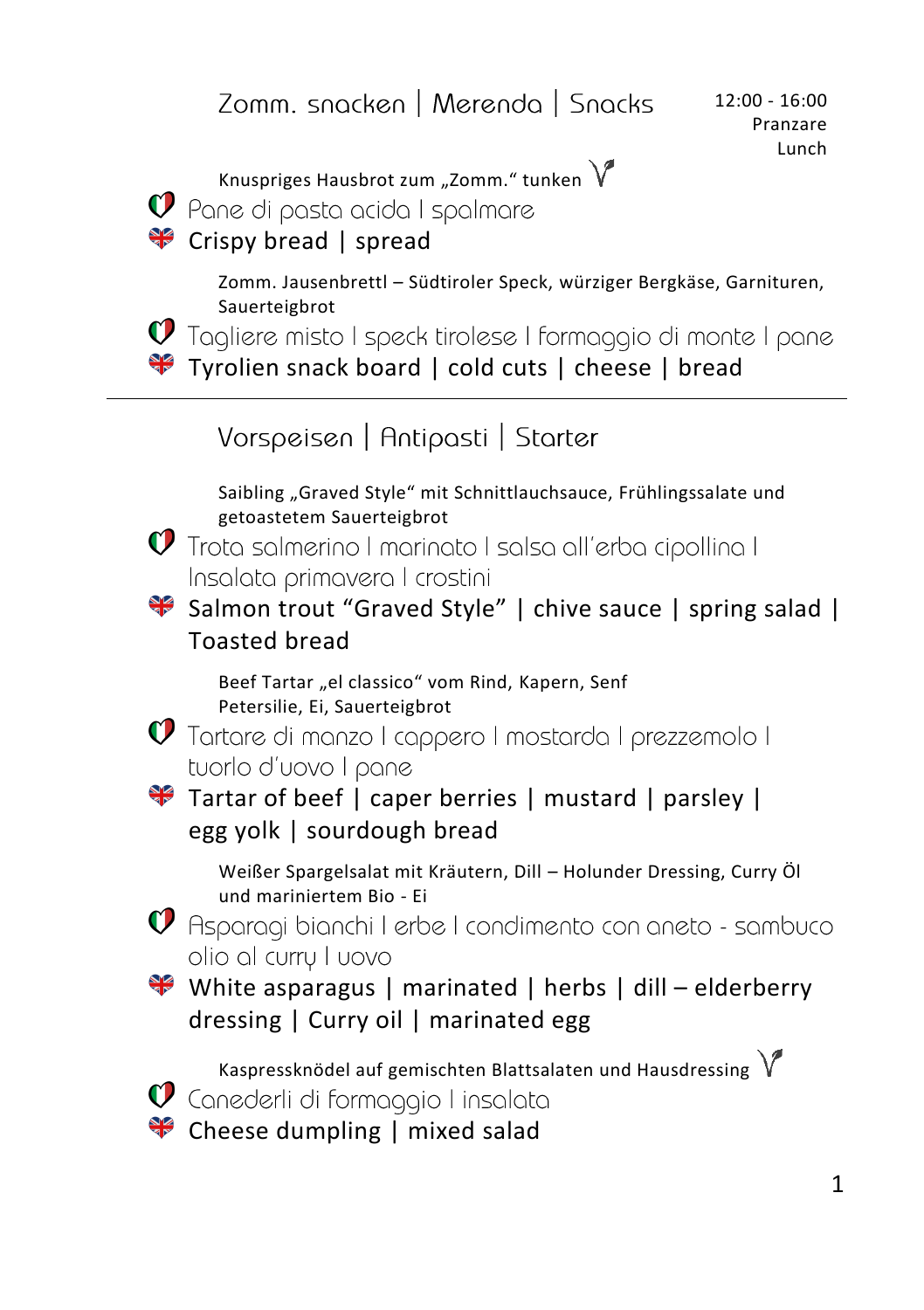## Suppen | Zuppe | Soups



Eine Sauce nach Wahl: Café de Paris, Rotweinsauce, Pfeffersauce  $\mathbf{\mathcal{O}}$  Entrecôte di manzo I patatine fritte I verdure miste



Choose your sauce : Café de Paris, red wine sauce, peppersauce

Beef tartar "el classico", hausgemachte Pommes frites<br> **1** Tortare di manzo I cappero I mostarda I prezzemolo I tuorlo d'uovo I patate fritte

Tartar of beef | caper berries | mustard | parsley | egg yolk | french fries

> Filet vom Leutascher Eismeersaibling mit Spargelrisotto, Buchweizen, Spargel - Kräutersalat und Holunder - Beurre Blanc

 $\mathbf{\mathcal{O}}$  Filetto di salmerino I risotto agli asparagi I grano saraceno insalata erbe e asparagi I salsa speciale di burro

 $\bullet$  Filet of Arctic char | buckwheat | herb – asparagus salad | asparagus risotto | white fish butter sauce